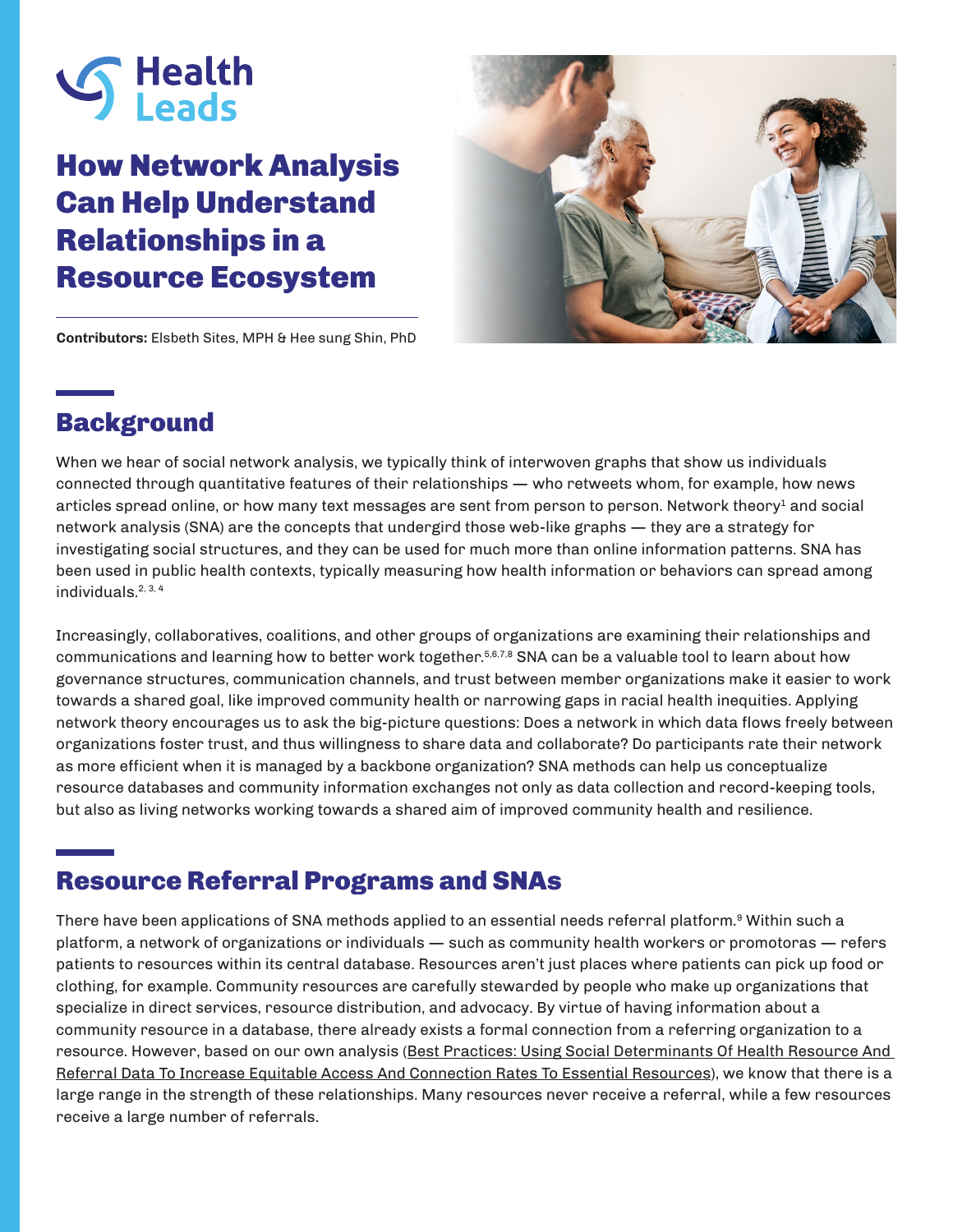Though only one example of an essential needs referral platform, Health Leads' program model has already been evaluated for its impact on patient clinical outcomes.10 For seven years, Health Leads supported in-clinic and CBO workforces, including volunteers and staff, to support patients as they completed a standardized screening form. These forms created space for patients to self-identify unmet needs related to food, medications, transportation, utilities, employment, elder care services, and housing. Patients who choose to enroll in the program are referred to appropriate community resources and/or public benefits, with facilitation from the volunteer case manager.

Reach is a platform through which users (staff or volunteers) made referrals and recorded the outcomes of their referrals, as well as the database of resources to which they made referrals. Though it is specific in some of its features, it serves as a case study and proxy for similar platforms in the sector that provide the ability to track resource and referral activities as well as case management.

# Our Social Network Analysis

The purpose of our analysis was to understand the state of the overall network of Reach referral hubs (referred to as desks) and resources, including the number and distribution of actors involved, the number of relationships formed through referrals, the strength of those relationships, and how the network changed over time.

### DESIGNING A NEW PROXY FOR RELATIONSHIP STRENGTH

Measurement of referral networks tends to hinge on the assumption that overall success of a resource can be measured by: **1) how often it receives a referral**, and **2) the percent of successful connections it makes**. It follows then that these would be the typical proxies for the strength of relationships within a network.

However, people with firsthand knowledge administering resource referral programs have suggested that the trust and familiarity that exists between case managers and resource staff is the true strength of the network. While we are conceptualizing our program model as a network of organizations, it is the people at those organizations — the case managers, promotoras, and community health workers — who care for their patients and connect them to the resources they need.

With this consideration in mind, we hypothesized that a case manager who is familiar with a community resource and has personal connections to the staff there would be more inclined to refer their patients there. Thus, we set out to test a new proxy for strength of relationship — the degree to which resource fields (contact information, details on what to bring etc.) are completed by gathering and verifying information directly from resource staff.

With this new variable, we ask our first question: **does the degree to which a resource has completed information fields correspond to the typical measures of resource network strength (# of referrals and % successful referrals)?**

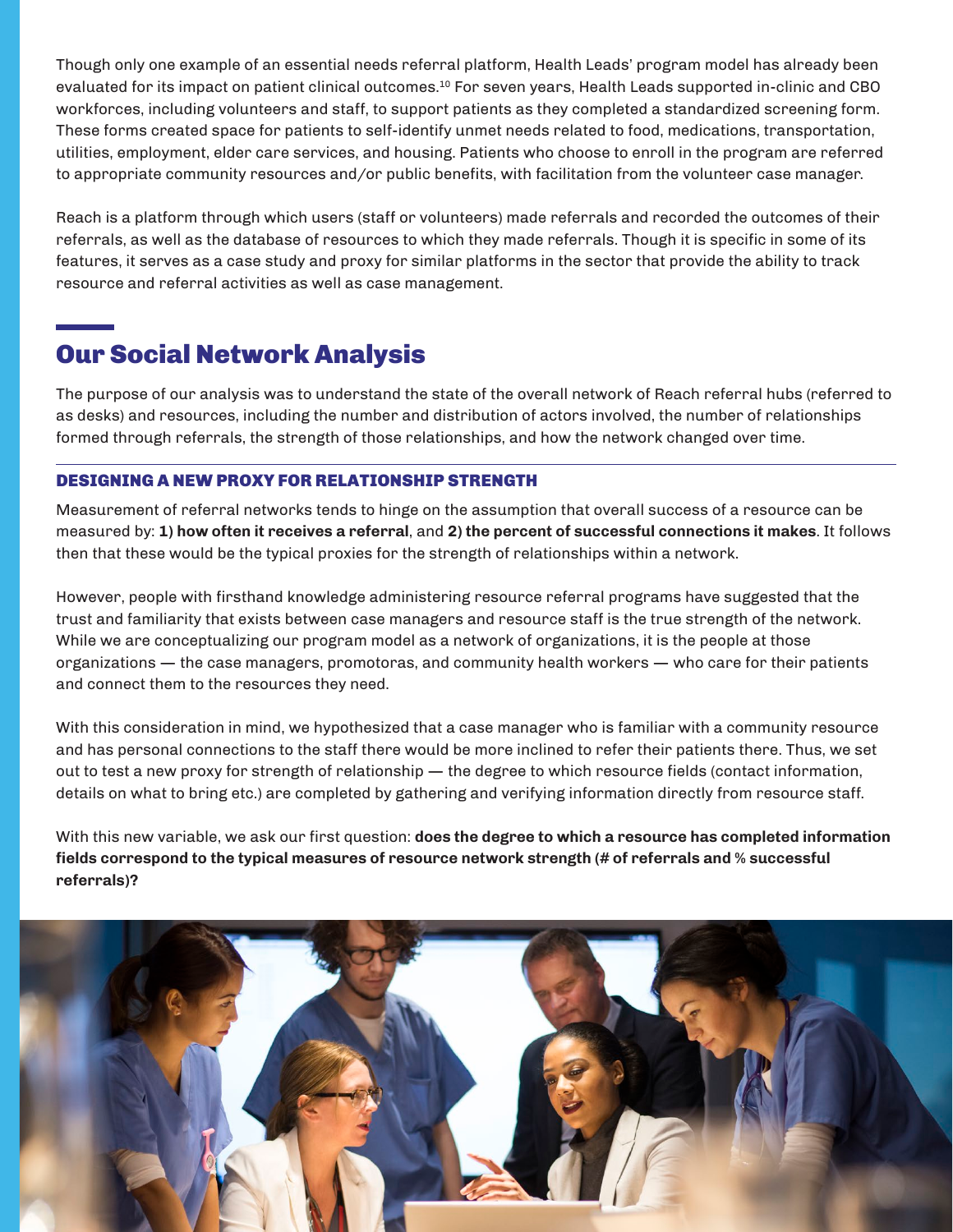#### NETWORK STRUCTURE OVER TIME

As Reach has been in use from 2014 to 2021, the shape of the network it encapsulates has changed over the years not only in response to changes in Health Leads' strategies, but to the natural growth and contraction of the number of referring organizations, and to external events. The onset of the COVID-19 pandemic in 2020 strained an already-fragile system of essential needs as the United States continues to face soaring rates of illness, unemployment, and economic precarity. These overlapping crises have exacerbated existing inequities: Black, Indigenous, and Latinx people have been more likely to get sick and die of COVID,<sup>11</sup> and women in the US experienced heavy job loss and took on more caregiving duties.<sup>12</sup>

Because Reach has been in use throughout the pandemic and has continued to facilitate connections to community resources, examining the way the network has changed over the past year could aid in understanding how similar networks respond to crises, and how we might strengthen collaborative networks to better serve communities during the pandemic. This led us to our second research question: **has the overall shape and structure of the network changed pre and post COVID-19?**

## Conceptual Diagrams

To better understand the resource network strength and network structure over time, we chose to analyze all Reach desks in Contra Costa County, CA. Only resources that received at least one referral between 2019 and 2021 were included in the statistical analysis, but for the time interval network animation, all resources were included. Visit the [Reach Network Analysis Visualizations](https://esites471.github.io/Reach-network-analysis/network2/) website for a visual representation of our analysis.

#### EDGE WEIGHTS

A referral from a Reach desk to a resource is represented by a grey line. The more referrals that have occurred, the greater the edge weight.

#### NODE COLOR

We selected what we believed to be the data fields that, if filled out, best represented how close a relationship we had with a given resource. These fields included phone number, website, materials to bring, eligibility



criteria, target population, and further instructions on how to access the service. Our "degree of contact information completeness" variable is the percent of these fields which were not missing. Resources are colored in a blue gradient, with the darkest blue reflecting a resource that has all the information completely filled.

#### NODE SIZE

The in-degree of each resource is represented by its size. In-degree describes the number of *different* resources that have made referrals to that resource. For example, a resource that has only ever received referrals from one Reach desk has an in-degree of one, while a resource that has received referrals from six different desks has an in-degree of six.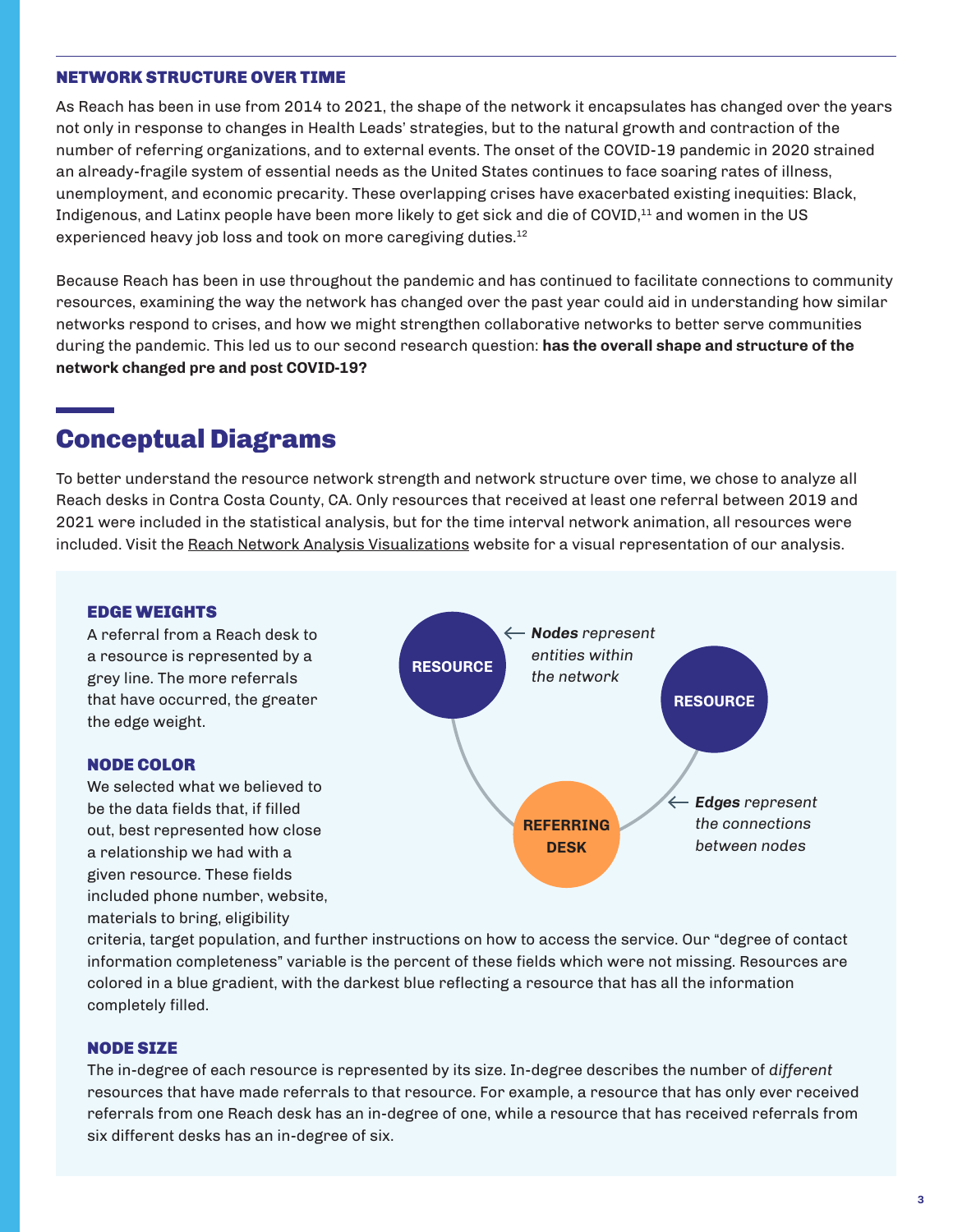

We first created the open order network layout, as its algorithm is designed to distinguish clusters,<sup>13</sup> which by nature our network has. It was difficult to observe any clear relationship between contact information completeness and in-degree or strength of referrals with this layout. In fact, we noticed that some of the resources with the highest in-degree and that have received the most referrals had rather low contact completeness scores. For example, the Transportation Service at Contra Costa Health Plan resource has both an in-degree and a contact completeness score of four (both variables have maximums of six). To be able to better visualize these variables as they might relate to each other, we then produced a bipartite network, separating desks (orange nodes) from resources (blue nodes), and ordering resources from left to right by their degree of contact information completeness. Again, there did not appear to be a strong correlation between completeness of contact information and number of referrals. Upon further inspection, resources with the highest number of referrals are nearly all MediCal enrollment services.

In conversation with people closer to program design, these results which might seem surprising at first actually make perfect sense. If a patient screens positive for an unmet food need, there are many different food pantries that their advocate could potentially refer them to; conversely, if a patient needs assistance enrolling in MediCal, there is only one referral option. It does not matter if we know a particular staff person at the MediCal office or what hours they tend to be in office — every patient that needs MediCal is referred to MediCal. Furthermore, we often don't have personal relationships with the large government agencies in the way that we do with smaller, local CBOs.

Our observations from viewing the networks are supported by the numbers. **Contact information completeness is significantly, but weakly, negatively correlated with the number of referrals a resource receives. However there is no significant correlation between contact information completeness and rate of successful referrals** (the number of referrals closed as 'success' divided by the total number of referrals). While this contradicts our initial hypothesis that the two measures would be correlated, it makes sense. According to our Reach administrators, many of the community health workers in Contra Costa County used Reach for its case management functions, but did not rely on it as a primary source of information on community resources — they already had deep knowledge of the resources and services in their communities. The familiarity and trust among local organizations was there, but not necessarily reflected in the amount of contact information we stored in Reach for those resources.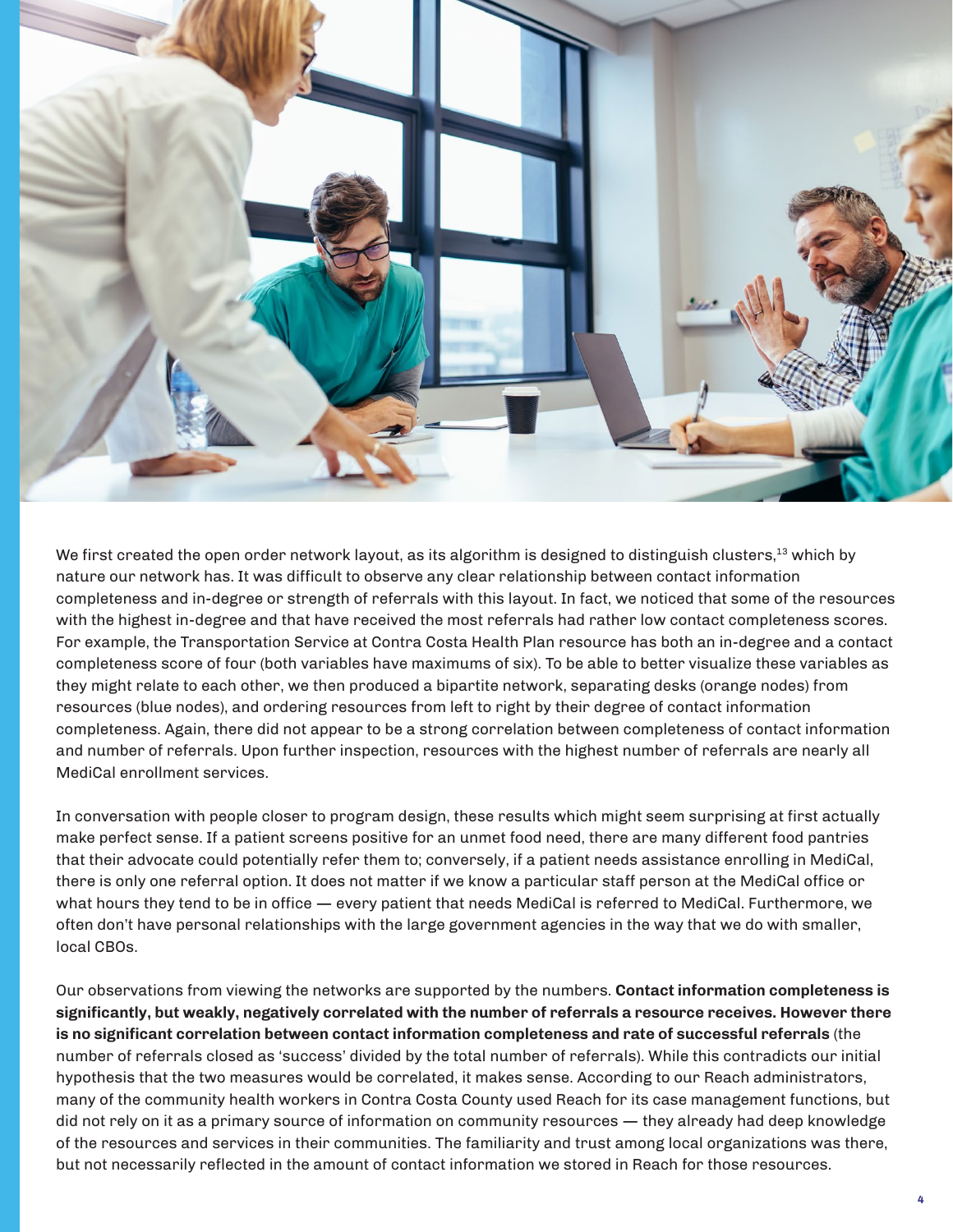#### TABLE 1 – CORRELATION CROSS-TABULATION OF NODE ATTRIBUTES

Pearson Correlation Coefficients, N = 275

Prob > |r| under H0: Rho=0

|                                      | # Successful<br>referrals | <b>Rate of</b><br>successful<br>referrals | <b>Contact</b><br>completeness<br>score | In-degree |
|--------------------------------------|---------------------------|-------------------------------------------|-----------------------------------------|-----------|
| # Referrals                          | 0.89                      | 0.32                                      | $-0.13$                                 | 0.57      |
| # Successful referrals               |                           | 0.45                                      | $-0.15$                                 | 0.53      |
| Rate of successful<br>referrals      |                           |                                           | $-0.06$                                 | 0.25      |
| <b>Contact completeness</b><br>score |                           |                                           |                                         | $-0.12$   |

*Correlations with p <= 0.05 are bolded*

To examine the change of the network over time, we created a network visualization animation. There is no notable, visible change in network structure or density pre and post 2020. Again, upon discussion with people closer to program design and implementation, this makes sense. Through this process of co-interpretation, we found that programmatic decisions and internal changes at Health Leads were better explanatory factors for network changes than any external event. The network expanded over time, in accordance with expanding use of our Reach platform, then plateaued as we slowed down adding new desks or resources. As we approach the present day, the velocity and number of referrals slows down, which corresponds to our gradual sunsetting of the Reach application. Thus both of our research questions are answered similarly — network characteristics are better explained by asking someone with firsthand knowledge of running Reach why it looks the way it looks, than they are by outside influences.

# **Conclusion**

Degree of contact information completeness may not be a useful variable with which to measure network strength, but we know that having personal relationships between staff of organizations within a resource referral network is valuable for building trust among network participants. Though rates of successful resource referrals were also independent of contact information completeness in our analysis, it is likely that familiarity between a case manager and resource staff would result in smoother referrals, and thus better patient experiences.



This analysis is just the beginning of a series of analyses, but beginnings are perhaps the best time to share openly with others who are attempting to set the course for public health collaborative design and learn from emerging practices. In that vein, we hope this study highlights how network analyses and other methodologies could help us understand racial health equity work among resource ecosystems, in both content and process.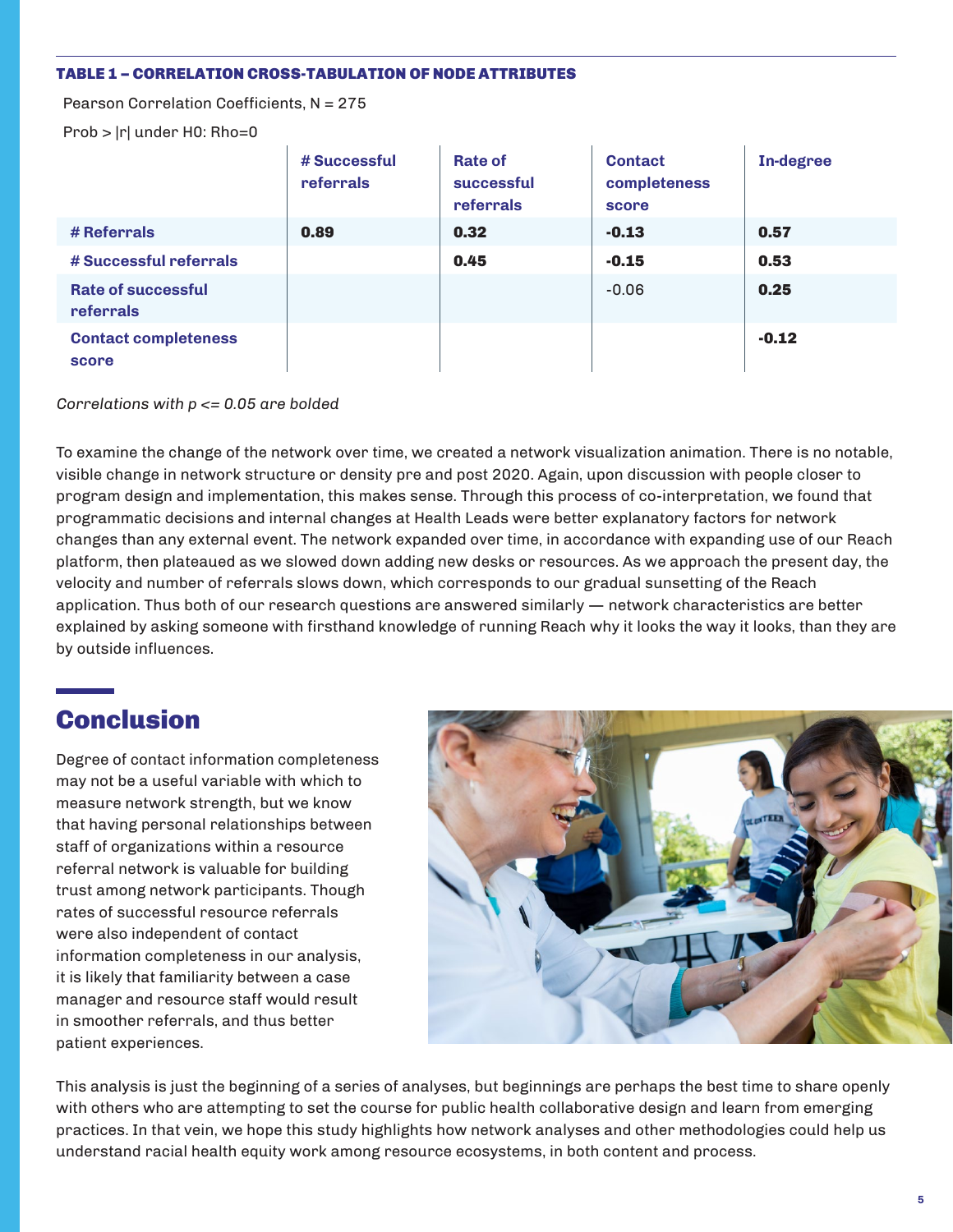# 1

2

3

### ANCHOR THE ANALYSIS WITH PEOPLE WHO HAVE FIRST-HAND EXPERIENCE OF THE PROGRAM OR ISSUE AT HAND.

If we hadn't shared our initial results with our resource database administrators, we could have mistaken a resource with low edge weights or in-degrees as "underperforming." With misinterpretations like that, important CBO's are at risk of losing funding. To further root network analysis into DEI principles, an even more inclusive process, with a wider range of represented perspectives, is necessary. Discussions with patients who have received referrals they found meaningful, as well as patients who did not, could reveal a much more nuanced understanding of why referrals do and don't work.

### CONSIDER INNOVATIVE MEASURES

Without input from our program staff, we would not have honed in on the importance of personal relationships between community health workers and may have charged forward using only traditional key performance indicators (KPIs) to measure network strength. It's tempting to stick with variables that are easily quantifiable and familiar, like number of referrals or percent of successful referrals. Testing out a different approach sparked discussions of the value of community health workers' labor, the depth of their knowledge, and the limitations of tech-enabled data-sharing solutions.

### DON'T INTERPRET RESULTS IN A VACUUM

For an extreme example of data interpreted in a vacuum — imagine that we share the results of our time-interval analysis with decision-makers who conclude that our community resources have been doing just fine during the pandemic, and as a result, decide that funding levels will remain the same. We embrace the trend towards data-driven decision making, but will continue to stress that inclusivity during scoping and interpretation phases are essential to conducting thoughtful, meaningful data analysis. A next step towards understanding the experiences of network organizations during 2020 and beyond might involve analysis of a referral program that continued at full capacity throughout the pandemic.

## Future Directions

Network visualizations, even without an accompanying statistical analysis, can be useful for understanding governance structures and information flow between organizations. Community information exchanges (CIEs), health information exchanges (HIEs), and other similar types of networks are cropping up around the United States and are often proposed as ways to foster cross-sector collaboration. They typically involve data-sharing agreements between partners, sometimes facilitated by a shared technology platform. Does willingness to adopt such a platform and share health information with network members hinge upon personal familiarity among staff members? Does one organization's participation in the network dissuade patients from sharing their personal data? Answers to these questions would necessitate the combination of qualitative and quantitative data, but the analyses could teach us valuable lessons on how we can work better together.